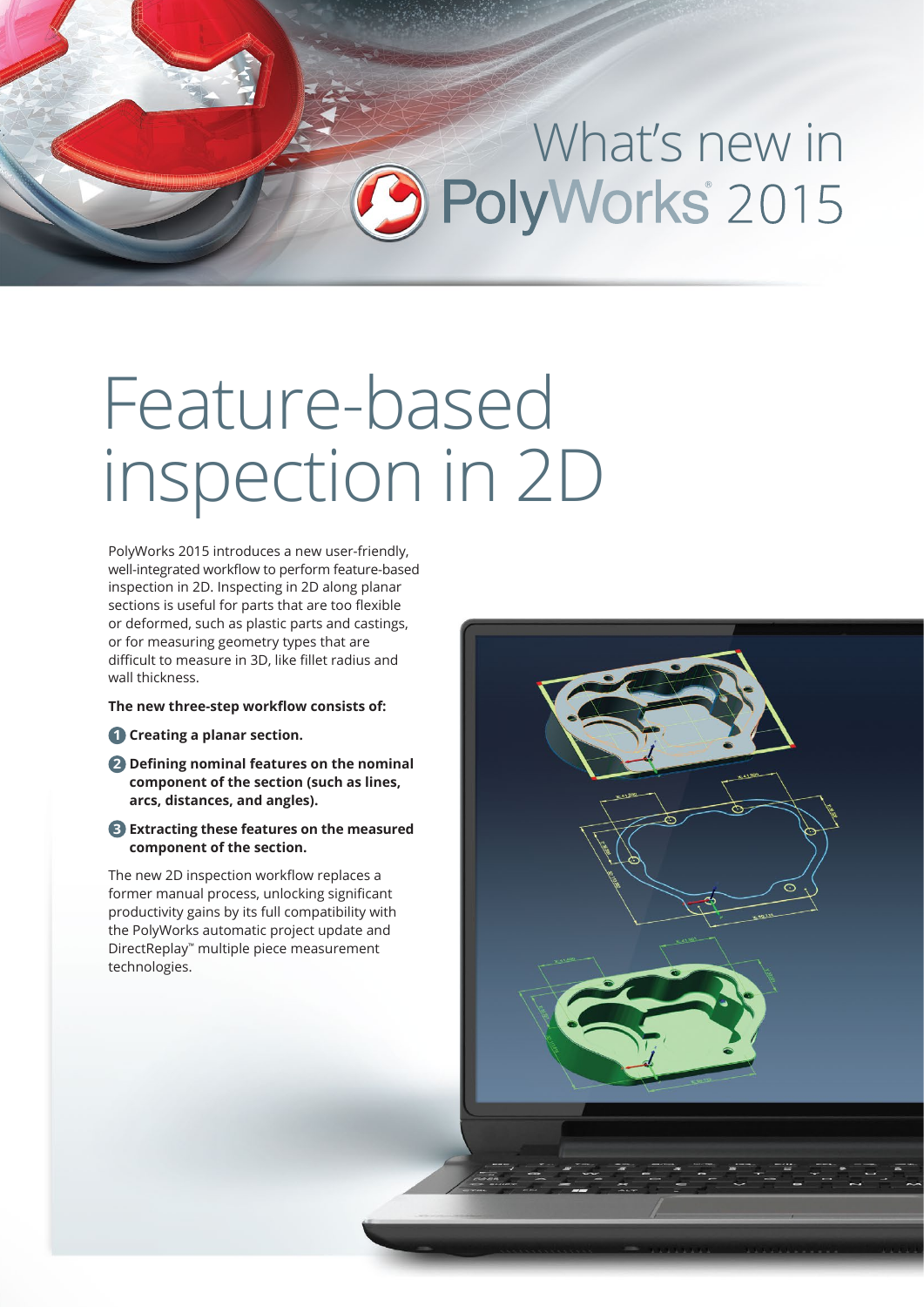Surface coverage metric (64%)

Circumference coverage metric (76%)

Curve coverage metric (48%)

## Feature scanning guidance

The groundbreaking innovation of PolyWorks 2014's real-time quality meshing technology was to compute and display quality metrics that guide laser scanner operators toward delivering high-quality scanned surfaces. PolyWorks 2015 expands these scanning guidance capabilities by computing and displaying quality metrics for features that need to be extracted on scanned data.

- **1** Is there enough data to reliably fit this feature?
- **2** If there is not enough data, where should the  **operator capture additional data?**

**The objective of the new feature scanning guidance tool is to answer the two following questions:**

Three quality metrics analyze surface, curve, and circumference coverage and trigger the display of guidance graphics that indicate where an operator should perform additional scans. Once the quality is considered acceptable for a specific feature, its guidance graphics are no longer displayed.



For round features for example, the quality metrics ensure that at least 270 degrees of a feature's circumference has been scanned, resulting in the enhanced quality and precision of fitted features; whereas for planar features, they ensure that at least 75% of the surface has been scanned, resulting in a balanced fit. The new feature scanning guidance tool also improves measurement repeatability and accelerates learning, as a team of laser scanner operators will be guided to measure the same parts in similar ways.

Productivity-related enhancements



### **Sample concept in SPC**

Group pieces into samples and analyze these samples using four new statistical process control charts compliant with the industry standards.





#### **High-quality point cloud data object type**

Convert a real-time mesh into a high-quality point cloud to improve performance when measuring a part from multiple device positions.



### **Cloud-based delivery of node-locked license keys**

Get your PolyWorks 2015 node-locked license keys directly from the cloud!

#### **Target-based device position alignment enhancements**

Gain control over the use of measured target coordinates when measuring over a long period of time.